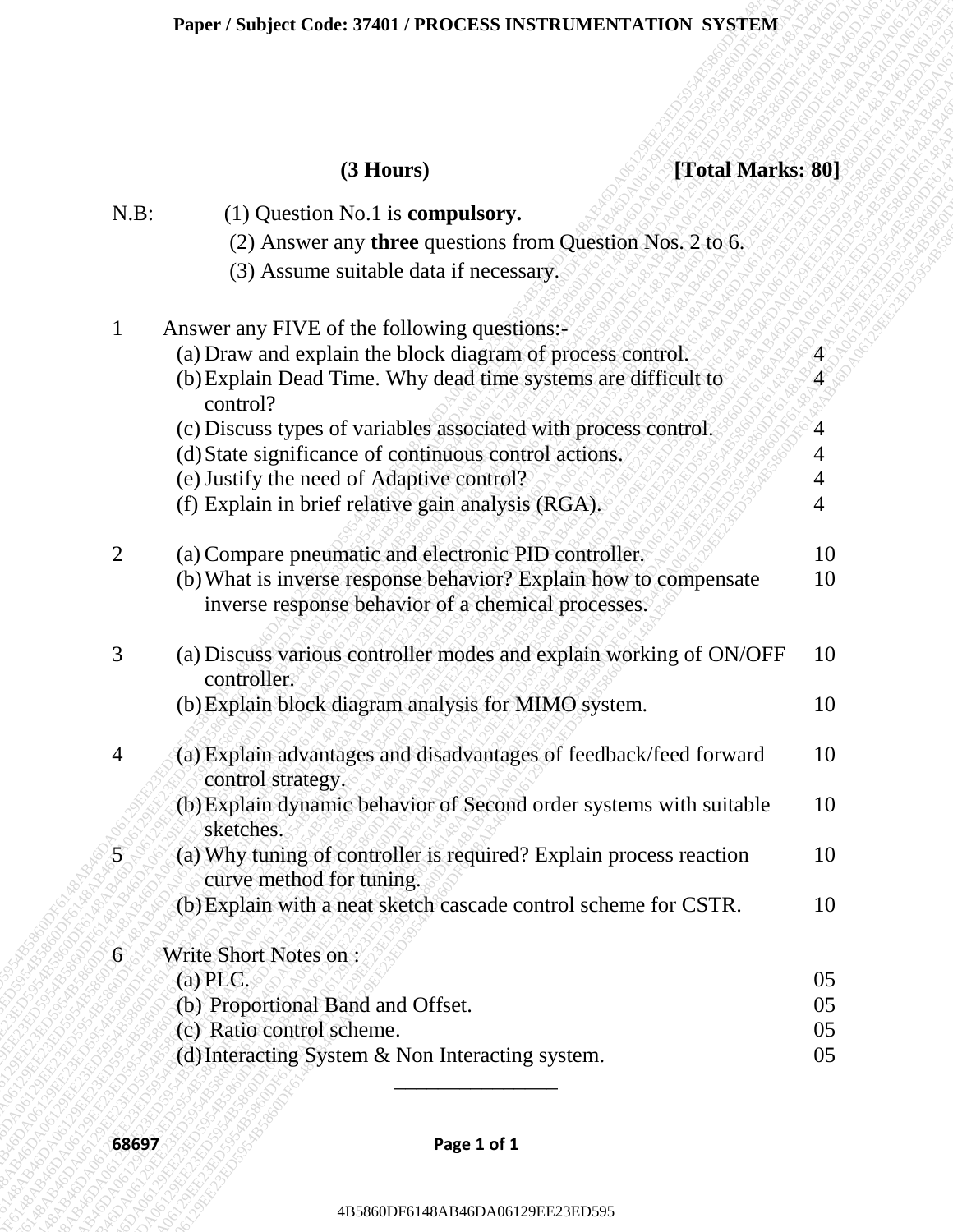## **Paper / Subject Code: 37402 / POWER ELECTRONICS AND DRIVES**

| Paper / Subject Code: 37402 / POWER ELECTRONICS AND DRIVES                                                                                                                                                                                                                                          |                       |
|-----------------------------------------------------------------------------------------------------------------------------------------------------------------------------------------------------------------------------------------------------------------------------------------------------|-----------------------|
|                                                                                                                                                                                                                                                                                                     |                       |
| <b>Time: 3 Hours</b>                                                                                                                                                                                                                                                                                | <b>Total Marks:80</b> |
| Q.1 is Compulsory.<br>NB.<br>Solve any four questions from the remaining.                                                                                                                                                                                                                           |                       |
| Q1<br>a) Explain SCR ratings<br>b) compare IGBT & MOSFET<br>c) Explain Commutation in Thyristor circuit<br>d) Differentiate between series & parallel inverter                                                                                                                                      | 20                    |
| Q2.<br>Design a converter to give output voltage 120 V at 1A load current. The input is 230 V<br>50 Hz ac supply. Use UJT 2N2646.<br>$V_{BBmax}$ = 35 V for Vbb=16 V, C=0.1 $\mu$ F, $\Pi_{min}$ =0.56, $\Pi_{max}$ =0.75, $\Pi_{type}$ =0.63<br>Iv=4mA, Ip=25µA Consider temperature compensation. | 20                    |
| Q3<br>a) with the help of a neat diagram and associated waveforms discuss the operation of Buck<br>converter. Also list the advantages and disadvantages of this type of converter.<br>b) Explain variable frequency I.M. drive.                                                                    | 10<br>10              |
| Q <sub>4</sub><br>a) Describe the working of 1phase fully controlled bridge converter in the following two modes.<br>1) Rectifying mode<br>Inversion mode.<br>2)<br>Also sketch the following waveforms for $\alpha=45^\circ$ , & $\alpha=120^\circ$                                                | 10                    |
| b) Write a note on control strategies used in chopper.                                                                                                                                                                                                                                              | 10                    |
| Q <sub>5</sub><br>a) Explain the application of power electronics in industrial heating process.<br>b) Explain application of triac as an ac regulator. Draw relevant waveforms.                                                                                                                    | 10<br>10              |
| Q <sub>6</sub><br>a) Explain PWM inverter with appropriate waveforms<br>b) Explain full bridge inverter with R-L load. Also explain purpose of feedback<br>diodes in these inverters.                                                                                                               | 10<br>10              |
|                                                                                                                                                                                                                                                                                                     |                       |
|                                                                                                                                                                                                                                                                                                     |                       |
| 67426                                                                                                                                                                                                                                                                                               |                       |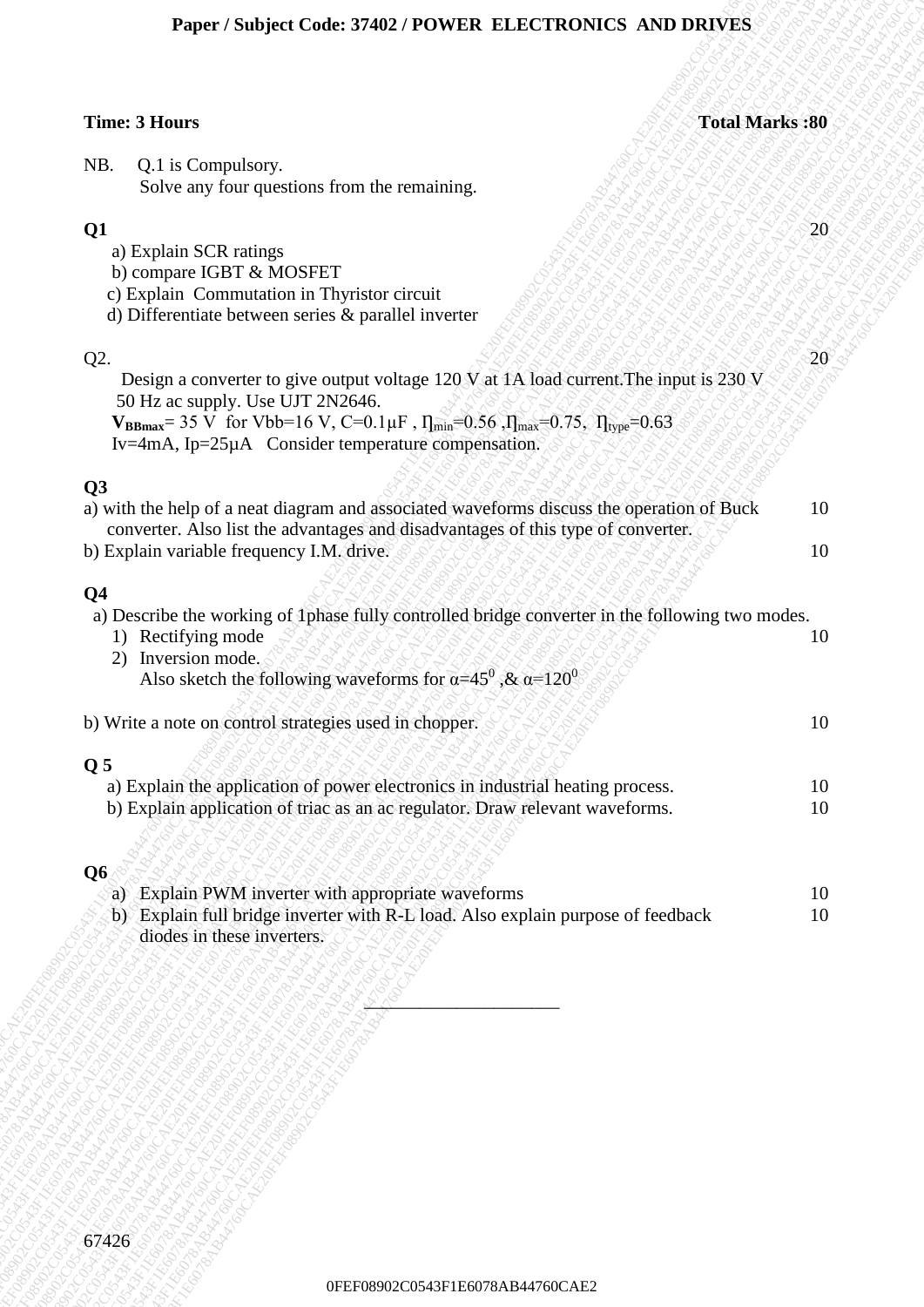|       | [Time: $3 Hrs$ ]                                                                                                                                                                                                                                                                                                                                                                                                | [Marks: 80]  |
|-------|-----------------------------------------------------------------------------------------------------------------------------------------------------------------------------------------------------------------------------------------------------------------------------------------------------------------------------------------------------------------------------------------------------------------|--------------|
|       | Please check whether you have got the right question paper.<br>Questions No 1 is compulsory.<br>$N.B$ :<br>1.<br>2. Solve any three questions of the remaining five questions.<br>3. Assume any suitable data if required.                                                                                                                                                                                      |              |
| Q.1   | Answer the following (any four)<br>a) Find the energy of the signal $x(n) = 0.2$ <sup>n</sup> u(n) + $5^{\text{n}}$ u(-n-1)<br>b) Find the value of x (n) = cos (0.25 $\pi$ n) for n = 0, 1, 2, 3 Compute the DFT of x(n) using<br>FFT flow graph.<br>c) Compare FIR and IIR filter.<br>d) State and prove the circular time shift property of DFT.<br>e) Write a short note on Decimation by a integer factor. | (20)         |
| Q.2   | a) Determine the output of a Linear FIR filter whose impulse response $h(n) = \{3, 7, 1, \}$<br>For input $x(n) = \{5, 0, -2, 1, -3, -1, 0, 2, -3, 1, 4, 2\}$<br>Using overlap save method.<br>b) Derive and draw the FFT flow graph for $N=6=2x3$ using DITFFT algorithm.                                                                                                                                      | (10)<br>(10) |
| Q.3   | a) Perform circular convolution using DFT and IDFT.                                                                                                                                                                                                                                                                                                                                                             | (10)         |
|       | $x(n) = \{1, -5, 3, 2\}$ h (n) = $\{2, 7, 4, 1\}$<br>b) Obtain DF-I, DF-II and cascade form of realization for the system<br>$Y(n) = -0.1 y(n-1) + 0.2 y(n-2) + 3x(n)$<br>$+3.6 x(n-1) + 0.6 x(n-2)$                                                                                                                                                                                                            | (10)         |
| Q.4   | a) A LPF has the desired response as given below:-<br>Hd $(e^{jw}) =$ $\begin{cases} e^{-j3w} & 0 \le w \le \frac{\pi}{2} \\ 0 & \frac{\pi}{2} \le w \le \pi \end{cases}$                                                                                                                                                                                                                                       | (10)         |
|       | Determine filter coefficients h (n) for $N = 7$ , using frequency sampling technique.<br>b) A Low pass filter has the following specifications<br>$0.8 \leq  H(e^{j\omega})  \leq  \sqrt{360} \leq \omega \leq 0.2 \pi$<br>$ H(e^{jw})  \leq 0.2$ 0.7 $\pi \leq \omega \leq \pi$<br>Find filter order and cutoff frequency.<br>i) By BLT method<br>ii) By IIT method used for design                            | (10)         |
| Q.5   | a) Frequency response of a filter is given by an expression.<br>$h^{(e)} = e^{-j3w} [2 + 1.8 \cos 3w + 1.2 \cos 2w + 0.5 \cos w]$<br>Find impulse response of filter.                                                                                                                                                                                                                                           | (05)         |
|       | b) The Transfer function of analog filter is $h(s) = \frac{1}{(s+1)(s+3)}$<br>Find H[z] using Impulse Invariance method.                                                                                                                                                                                                                                                                                        | (05)         |
| 76795 |                                                                                                                                                                                                                                                                                                                                                                                                                 |              |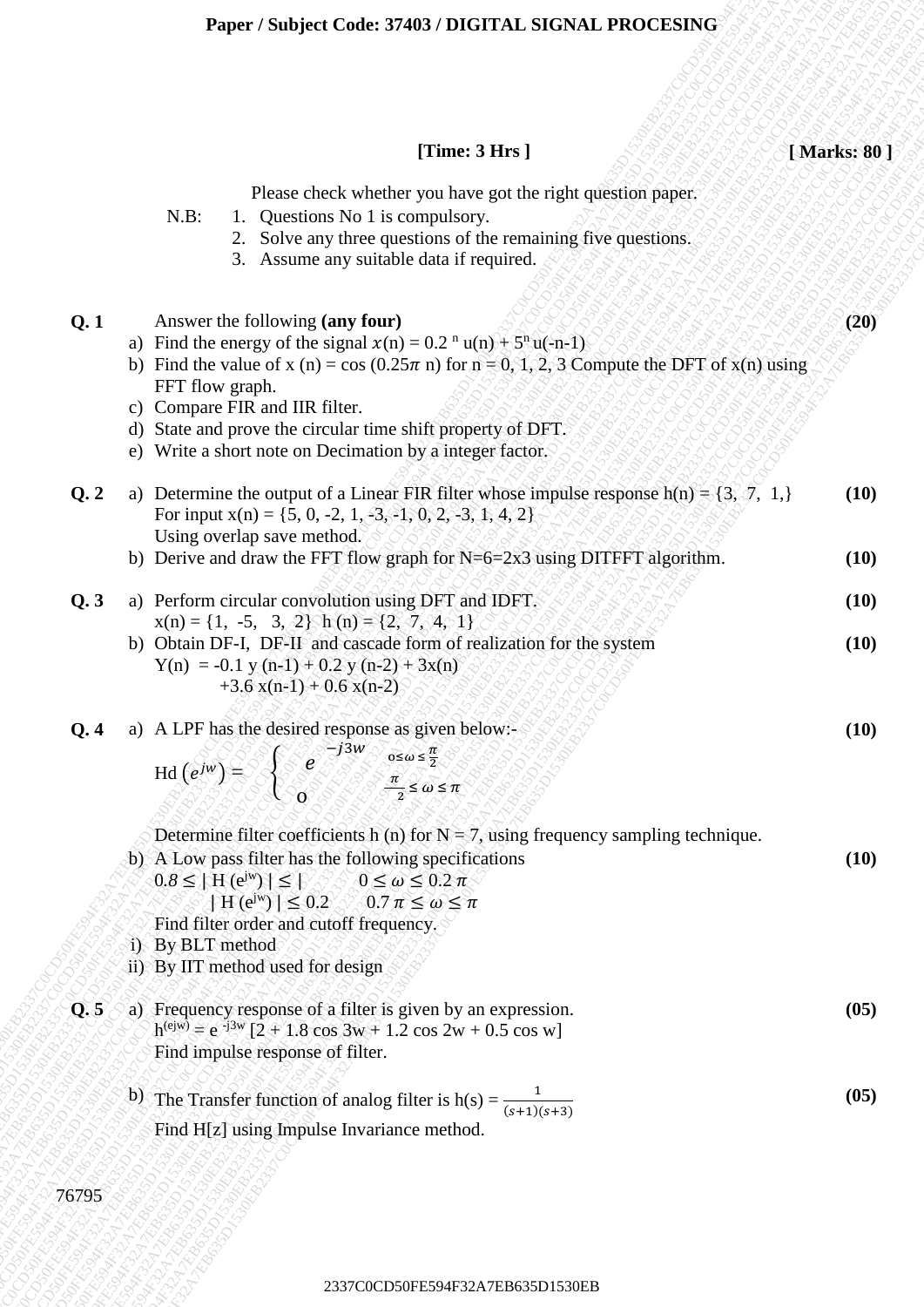- c) Let
- $23$  Left 0,  $-1+11$  i)  $-11$  be the first  $x$  points of 8 point of 8 point DFT XTR1 of a reduce segments xi.e.  $y$  DB <br>  $y$  The limit is properties of a DES gross and with the paper of the sequence of a DES gross and the <sup>23</sup> $\frac{1}{250}$ , 0, -41-i<sub>j</sub>. 0, -41) be the flast 5 point of 8 point DFT X [K] of a real value seguence **x** 100<sup>060</sup><br>
13 Final X [N] (*u*) = k, <sup>1</sup> k, <sup>2</sup> k, <sup>2</sup> k, <sup>2</sup> k, <sup>2</sup> k, <sup>2</sup> k, <sup>2</sup> k, <sup>2</sup> k, <sup>2</sup> k, <sup>2</sup> k, <sup>2</sup> k, 2)  $\frac{1}{2}$ R50,  $\frac{1}{2}$ H<sub>3</sub>0,  $0.4\frac{1}{2}$ ke (a) Fe594 K7EB63 D1530EB237C0 FE794F3 D1530EB2337C0CD50FE794F32A7EB635D1530EB2337C0CD50FE794F32A7EB635D1530EB2337C0CD50FE794F32A7EB635D1530EB2337C0CD50FE794F32A7EB635D1530EB  $2370, 2476, 0, -11$  be slue first a years of 8 years DFT X (K) of a red when experiments and the space of the red when  $\frac{1}{2}$  D First deck space space of the red when  $\frac{1}{2}$  D First deck space  $\frac{1}{2}$  D First deck Paper: Subject Loves 37403 IBCLITAL SLOVAL PROVESSING<br>
23 Let<br>
23 Let 0.4 Let 0.4 Let 0 Metals 10 Let 0 The Context State District Response 120 Let 03<br>
19 For 0.4 Let 0 Metals 20 Let 0 Metals 10 Let 0 Metals 10 Let 0 Metal **Paper: Statistic Code:** 37403 (DIGITAL SIGNAL PROCESSING)<br>  $Q_1 = \begin{pmatrix} 1 & 1 & 0 \\ 0 & 1 & 0 \\ 0 & 0 & 0 \\ 0 & 0 & 0 \\ 0 & 0 & 0 \\ 0 & 0 & 0 \\ 0 & 0 & 0 \\ 0 & 0 & 0 \\ 0 & 0 & 0 \\ 0 & 0 & 0 \\ 0 & 0 & 0 \\ 0 & 0 & 0 \\ 0 & 0 & 0 \\ 0 & 0 & 0 \\ 0 & 0 & 0 \\ 0 & 0 & 0 \\ 0 & 0 &$ Paper Studyed Code 3740 F200CD50FC4<br>
23 Lct<br>
23 Lct<br>
23 Lct<br>
23 Depth and architecture of polarism of spains of spains and architecture of properties<br>
3 Perform and architecture of properties are also the spains of the sp Paper / Soulyet Code: 37403/ INCTAL SIGNAL PROCESSING<br>
(1) LG,<br>
(1) LG, 0, -1+1<sub>1</sub>, 0, -1+ 2 text, blaz, and a year of Symmetric Symmetric Symmetric State and white regioners state.<br>
(1) Particular distribution of the pro Paper / Subject Code: 37403 / DIGTT43 . SICNAL PROCESSING<br>  $2376 - 2376 - 2376 - 2376$ <br>  $256 - 2376 - 2376$ <br>  $256 - 2376$  Emissing and the right of the state space of the state space of the state of the state of the state of th Paper / Subject Code: 37403 / DIGTT43 . SICNAL PROCESSING<br>  $2376 - 2376 - 2376 - 2376$ <br>  $256 - 2376 - 2376$ <br>  $256 - 2376$  Emissing and the right of the state space of the state space of the state of the state of the state of th Paper / Subject Code: 37403 / DIGTT43 . SICNAL PROCESSING<br>  $2376 - 2376 - 2376 - 2376$ <br>  $256 - 2376 - 2376$ <br>  $256 - 2376$  Emissing and the right of the state space of the state space of the state of the state of the state of th Paper / Subject Code: 37403 / DIGTT43 . SICNAL PROCESSING<br>  $2376 - 2376 - 2376 - 2376$ <br>  $256 - 2376 - 2376$ <br>  $256 - 2376$  Emissing and the right of the state space of the state space of the state of the state of the state of th **Paper : Subject Code:** 37403 / INOTIAL SIGNAL PROCESSING<br>  $23.1\frac{1}{100}$  Hz, 4-4, 0, 0, 4) be the first spiniol of spiniol DTY X JK, is a real scheen regulation of the<br>
in Third X JK hard a scheme the stage in the stage Paper / Subject Code: 37403 / DIGITAL SIGNAL PROCESSING<br>  $\frac{1}{12}$  CD<sub>1</sub> C<sub>D</sub><br>  $\frac{1}{12}$  CD<sub>1</sub> A44<sub>E</sub> 0, 41 b is last that the at the profession of the profession of the professional contact the state space of the profe **Paper: Subject Code: 37403 / DIGITAL SUGNAL PROCESSING**<br>  $0.123$ ,  $0.1444, 0.41$  be the first  $5, 6, 7$ <br>  $1.7$  Park PS [2]  $\alpha$  is  $5, 6, 7$ <br>  $\alpha$  Park Ps [2]  $\alpha$  is  $5, 2$ <br>  $\alpha$  Park Ps [2]  $\alpha$  is  $\alpha$  Park Park Ps [2 Paper 7 Nadject Code: 37403 / DH4T1.AL SH2SXL PROXIDENTW<br>
3) Emil X [K] for K - St (2) st has a basic of the point of the point of the point of the point of the point of the point of the point of the point of the point of 2337C0CD50FE594F32A7EB635D1530EB2337C0CD50FE594F32A7EB635D1530EB2337C0CD50FE594F32A7EB635D1530EB2337C0CD50FE594F32A7EB635D1530EB2337C0CD50FE594F32A7EB635D1530EB2337C0CD50FE594F32A7EB635D1530EB Puper / Subject Code: 3740,Y INCITAL SIGNAL PROCESSING<br>
2) English de de de de 1914 de livre de pois control de pois de la poisa DVF X (K) el anuar schannagearea sécol<br>
2) English de successive d'artistic de poisa Cartes Paper / Subject Cude: XP403 / DICITAL SIGNAL PROCESSING<br>
23 Left<br>
23 EB24 Code: 444 (1, 4,1 b a becknown of a point of a point of N point of N<br>
23 Eb24 Code: 1, 4 and the contract of the point of the point of the point of 2337C0CD50FE594F32A7EB635D1530EB2337C0CD50FE594F32A7EB635D1530EB2337C0CD50FE594F32A7EB635D1530EB2337C0CD50FE594F32A7EB635D1530EB2337C0CD50FE594F32A7EB635D1530EB2337C0CD50FE594F32A7EB635D1530EB  $\{20, 0, -4+4j, 0, -4\}$  be the first 5 points of 8 point DFT X [K] of a real value sequence x(n).

**(05)**

- i) Find X [K] for K = 5, 6, 7
- ii) Find the 8 point DFT P[k] such that  $p(n) = (-1)^n x(n)$  using DFT property.
- **Q. 6** a) Explain the architecture of any DSP processor with major blocks.  $\sqrt{8}$   $\sqrt{8}$   $\sqrt{8}$   $\sqrt{8}$  (10)
	- b) Explain any one application of DSP **(05)** SAP SAP SAP SAP SAP (05)
	- c) Explain relationship between ZT, DTFT and DFT **(05)**

\*\*\*\*\*\*\*\*\*\*\*\*\*\*\*\*\*\*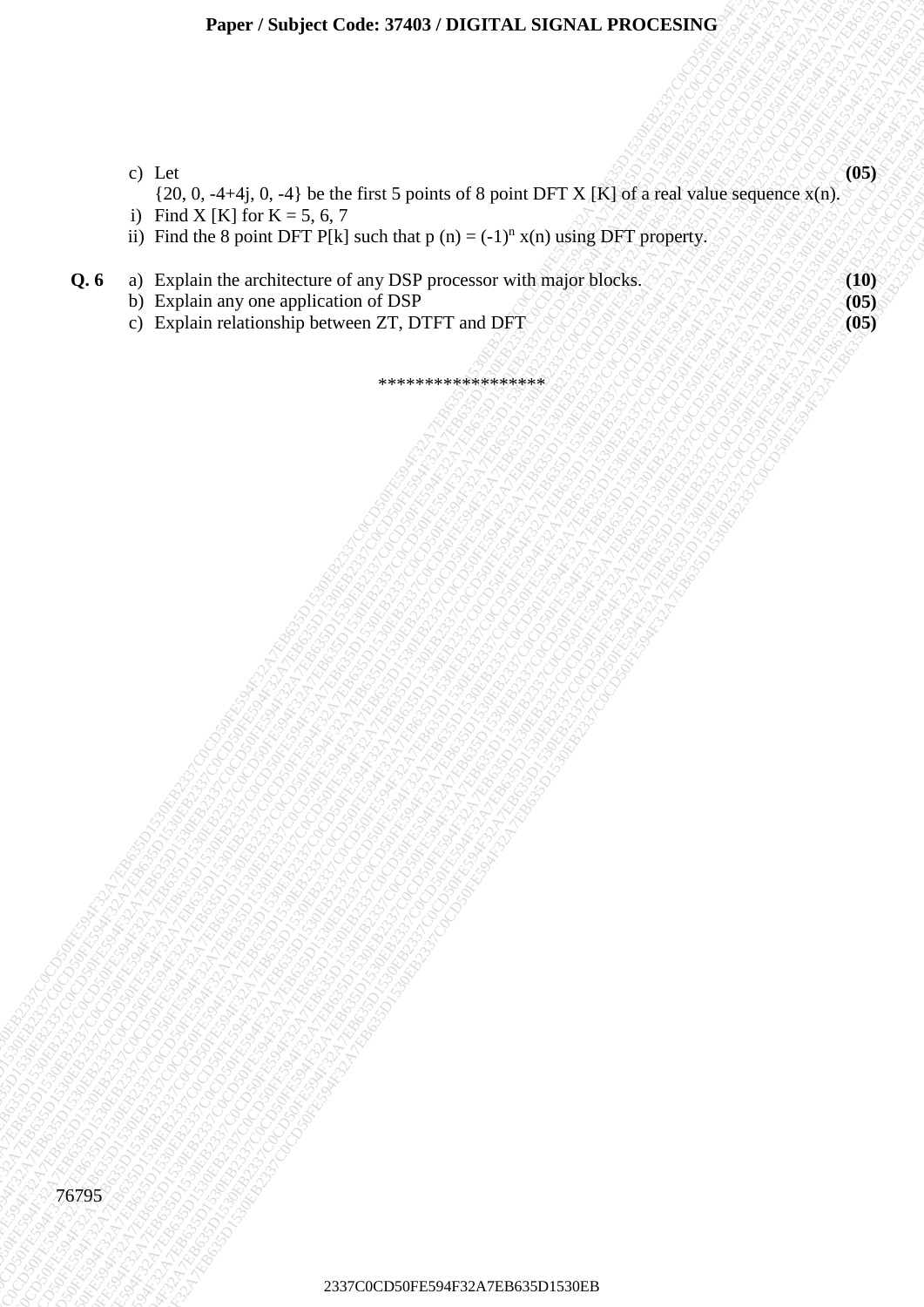### **3 HOURS** [**TOTAL MARKS: 80]**

- **N.B**. (1) Question **No. 1** is compulsory.
	- (2) Attempt any **Three** questions out of remaining **five** questions.
	- (3) Assume any suitable data if necessary.
	- (4) Figure to the right indicates full marks.

### **1.** Attempt **any four. 20**

- a) States important features of PIC18F microcontroller.
- b) Draw and explain ADC modules of PIC18Fmicrocontroller.
- c) Explain SPI module of PIC18F microcontroller.
- d) Explain basic concept of RTOS.
- e) Explain following instructions with example: i. DECFSZ
- ii. BTFSS
- iii. RETFIE.

| <b>N.B.</b> | $(1)$ Question <b>No. 1</b> is compulsory.<br>(2) Attempt any Three questions out of remaining five questions.<br>(3) Assume any suitable data if necessary.<br>(4) Figure to the right indicates full marks.                                                                                              |           |
|-------------|------------------------------------------------------------------------------------------------------------------------------------------------------------------------------------------------------------------------------------------------------------------------------------------------------------|-----------|
| 1.          | Attempt any four.                                                                                                                                                                                                                                                                                          | 20        |
|             | a) States important features of PIC18F microcontroller.<br>b) Draw and explain ADC modules of PIC18Fmicrocontroller.<br>c) Explain SPI module of PIC18F microcontroller.<br>d) Explain basic concept of RTOS.<br>e) Explain following instructions with example:<br>i. DECFSZ<br>ii. BTFSS<br>iii. RETFIE. |           |
| 2.          | a) Define embedded system. States various characteristics and design challenges of<br>embedded system.                                                                                                                                                                                                     | 10        |
|             | b) What is task? Explain various task scheduling algorithms for RTOS.                                                                                                                                                                                                                                      | 10        |
| 3.          | a) Draw and explain block diagram of PIC18Fmicrocontroller.                                                                                                                                                                                                                                                | 10        |
|             | b) Explain CCP module of PIC18F microcontroller in capture and compare modes.                                                                                                                                                                                                                              | <b>10</b> |
| 4.          | a) Write a program to load number 7FH in WREG and subtract it from the number 28H and<br>display the result at PORTC and also save it in registers 30H. Identify the status of all the flags<br>after the subtraction.                                                                                     | 10        |
|             | b) Write a program to copy the value 55H into RAM locations 40H to 45H using Direct<br>and Register Indirect Addressing (without loop) Modes for PIC18F microcontroller. 10                                                                                                                                |           |
| $5\zeta$    | a) Write a program to toggle RB1 a total of 200 times. Use file register of RAM<br>Location 32H to hold counter value.                                                                                                                                                                                     | 10        |
|             | b) Interface 4x4 matrix key with PIC18F and explain it operation in detail.                                                                                                                                                                                                                                | 10        |
| $6^\circ$   | a) Interface a Stepper Motor to PIC18F microcontroller and write a program to control<br>the angle and direction of Stepper Motor rotation.                                                                                                                                                                | 10        |
|             | b) Write a short note on Inter-integrated Circuit (I <sup>2</sup> C) Protocol.                                                                                                                                                                                                                             | 10        |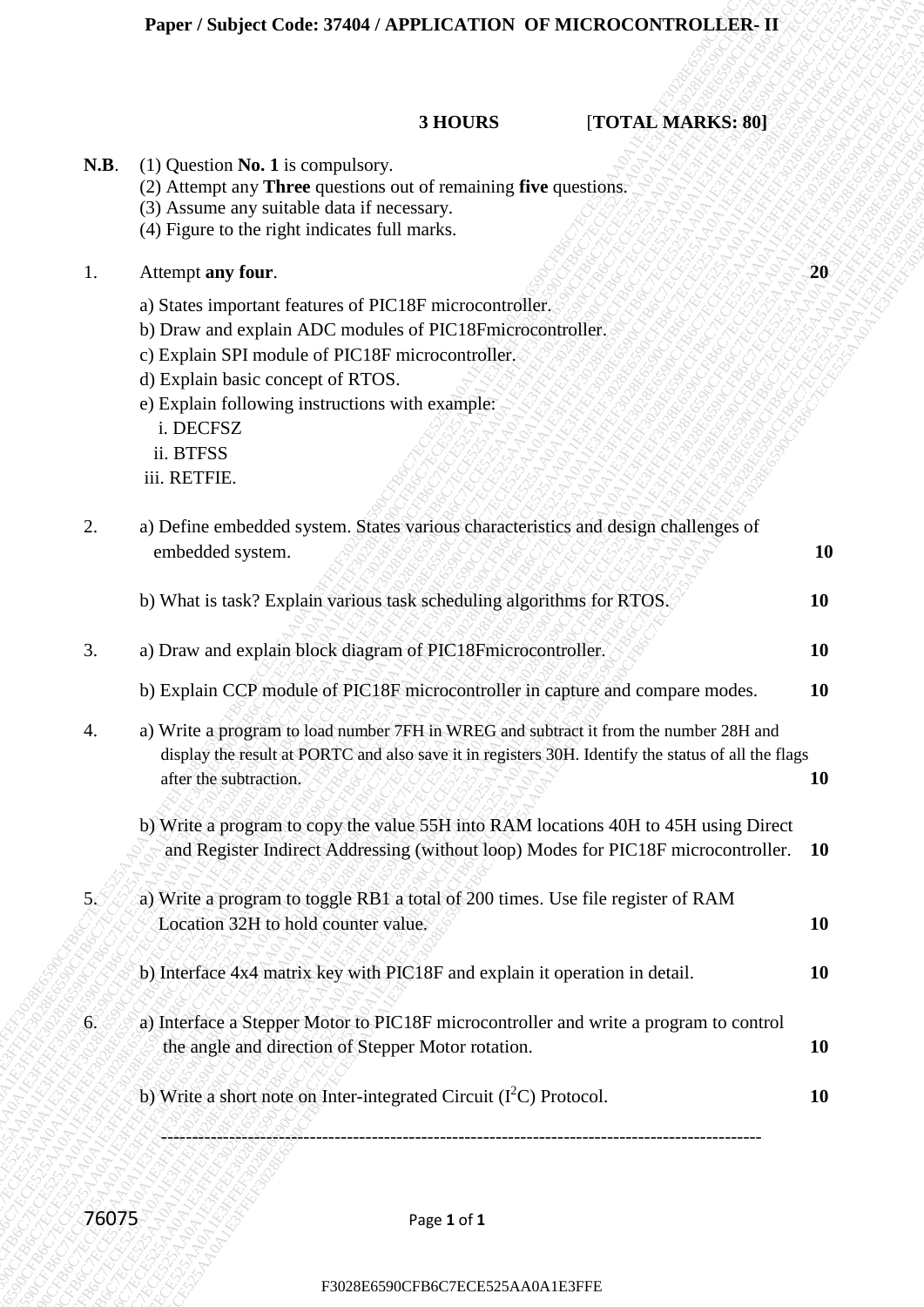## **Paper / Subject Code: 37405 / INDUSTRIAL DATA COMMUNICATION**

| Note:<br><b>Question No.1 is compulsory</b><br>1.<br>Solve any THREE questions out of remaining FIVE questions.<br>2.<br>3. Figure to the right indicate full marks.<br>1. Answer any five:<br>(20)<br>a) Explain the importance of Hubs, routers, switches and bridges.<br>What are the components of a field bus?<br>b)<br>Compare H1 and HSE segments of foundation field bus.<br>c)<br>Explain the difference between physical address, network address and domain name.<br>d)<br>Explain ethernet.<br>e)<br>Mention the ISO-OSI layers along with their functions.<br>f)<br>2. Answer the following :<br>a) What is meant by sensor level network? Explain two such networks in detail.<br>(10)<br>Compare WiFi, GSM, GPRS wireless communication technologies.<br>(10)<br>b)<br>3. Answer the following :<br>a) Explain the OPC-OLE and list its importance.<br>(10)<br>b) Explain PROFIBUS in detail.<br>(10)<br>4. Answer the following<br>a) Explain the methods employed for protection of field bus in hazardous area.<br>(10)<br>b) Explain MODBUS in detail.<br>(10)<br>5. Answer the following:<br>a) Explain the architecture of HART and its importance in industrial communication. (10)<br>b) Explain the circuit switching, packet switching and message switching.<br>(10)<br>6. Write short notes on $any(2)$ :<br>(20)<br>a) CAN Bus<br>b) Transmission impairments in communication<br>c) IEEE standards and Token bus. | (Total Marks: 80)<br>$(3$ Hours) |  |
|------------------------------------------------------------------------------------------------------------------------------------------------------------------------------------------------------------------------------------------------------------------------------------------------------------------------------------------------------------------------------------------------------------------------------------------------------------------------------------------------------------------------------------------------------------------------------------------------------------------------------------------------------------------------------------------------------------------------------------------------------------------------------------------------------------------------------------------------------------------------------------------------------------------------------------------------------------------------------------------------------------------------------------------------------------------------------------------------------------------------------------------------------------------------------------------------------------------------------------------------------------------------------------------------------------------------------------------------------------------------------------------------------------------------------------------------|----------------------------------|--|
|                                                                                                                                                                                                                                                                                                                                                                                                                                                                                                                                                                                                                                                                                                                                                                                                                                                                                                                                                                                                                                                                                                                                                                                                                                                                                                                                                                                                                                                |                                  |  |
|                                                                                                                                                                                                                                                                                                                                                                                                                                                                                                                                                                                                                                                                                                                                                                                                                                                                                                                                                                                                                                                                                                                                                                                                                                                                                                                                                                                                                                                |                                  |  |
|                                                                                                                                                                                                                                                                                                                                                                                                                                                                                                                                                                                                                                                                                                                                                                                                                                                                                                                                                                                                                                                                                                                                                                                                                                                                                                                                                                                                                                                |                                  |  |
|                                                                                                                                                                                                                                                                                                                                                                                                                                                                                                                                                                                                                                                                                                                                                                                                                                                                                                                                                                                                                                                                                                                                                                                                                                                                                                                                                                                                                                                |                                  |  |
|                                                                                                                                                                                                                                                                                                                                                                                                                                                                                                                                                                                                                                                                                                                                                                                                                                                                                                                                                                                                                                                                                                                                                                                                                                                                                                                                                                                                                                                |                                  |  |
|                                                                                                                                                                                                                                                                                                                                                                                                                                                                                                                                                                                                                                                                                                                                                                                                                                                                                                                                                                                                                                                                                                                                                                                                                                                                                                                                                                                                                                                |                                  |  |
|                                                                                                                                                                                                                                                                                                                                                                                                                                                                                                                                                                                                                                                                                                                                                                                                                                                                                                                                                                                                                                                                                                                                                                                                                                                                                                                                                                                                                                                |                                  |  |
|                                                                                                                                                                                                                                                                                                                                                                                                                                                                                                                                                                                                                                                                                                                                                                                                                                                                                                                                                                                                                                                                                                                                                                                                                                                                                                                                                                                                                                                |                                  |  |